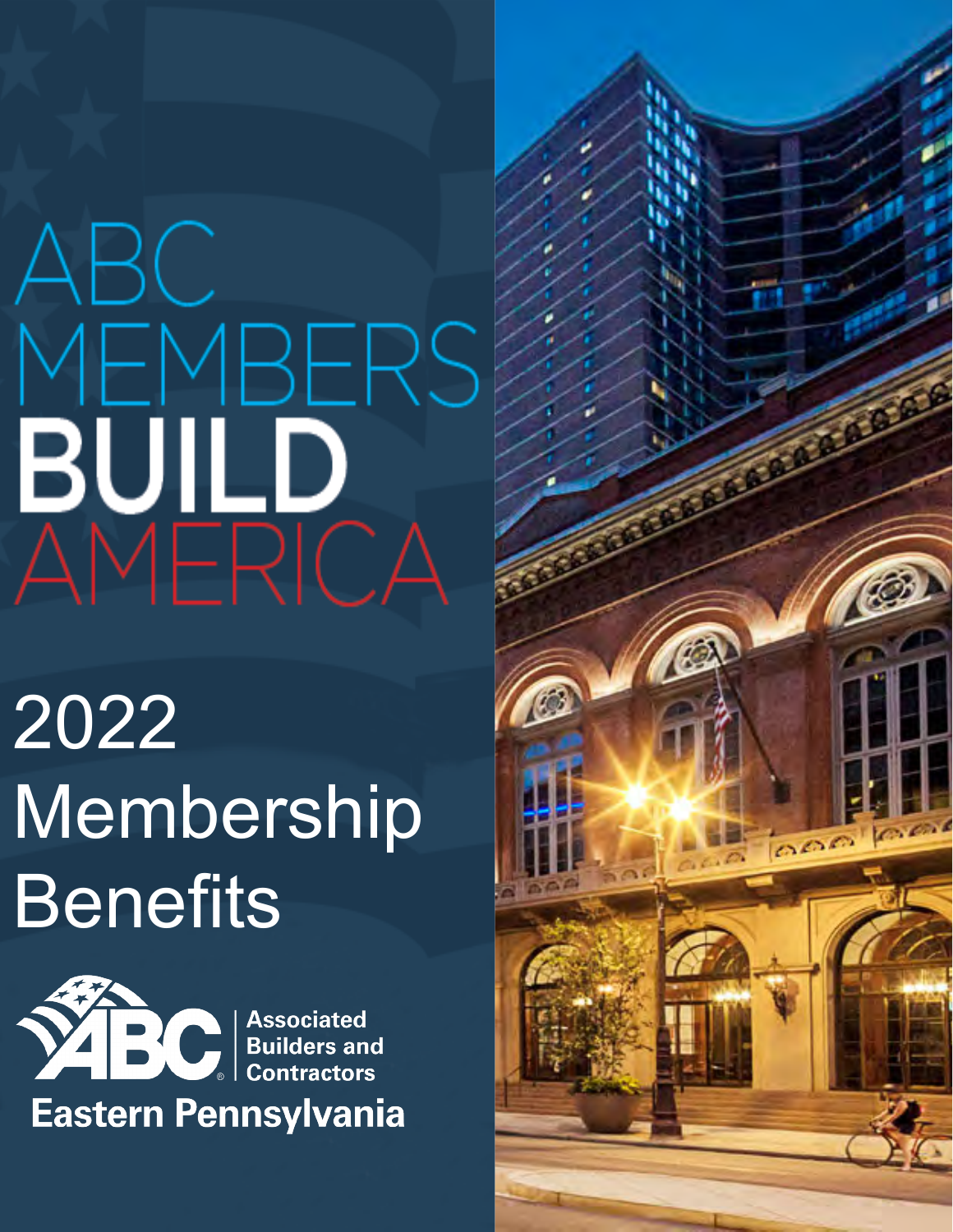#### WHAT IS ABC



Associated Builders and Contractors (ABC) is a national construction industry trade association representing more than 21,000 chapter members. Founded on the merit shop philosophy, ABC and its 69 chapters help members develop people, win work and deliver that work safely, ethically, profitably and for the betterment of the communities in which ABC and its members work.

#### VISION

To lead the construction industry, guided by the principles of merit construction and free enterprise, while promoting growth in our marketplace and providing the highest level of safety, quality and training to our membership.

#### MISSION

Promote the value of merit construction to our legislators, the marketplace and the general public by educating them on the usefulness ABC provides to the construction industry and the importance of free enterprise. Provide cutting-edge knowledge to our members toward developing their workforce en route to becoming leaders in their profession, offering opportunities for growth from within. Offer certified and recognized programs which are vital for our members to train their workers toward building safe and quality projects for their customers. Support our members by providing them with the tools to promote the safety, quality and professionalism on projects that are built by merit construction professionals.

"ABC-Eastern PA Chapter is an extremely professional organization and that characteristic is exhibited by everyone there. Part of the success of the growth of my business has been a direct result of the networking opportunities via meetings and events offered by ABC. From the friendships built to the availability of access to the business services of fellow members for my own company's needs, the end result has been phenomenal. I highly recommend membership to any eligible business!"

*-Greg Meizinger, President of Meizinger Construction Services, Inc.*



Visit our website at: AbcEastPa.Org or scan our QR Code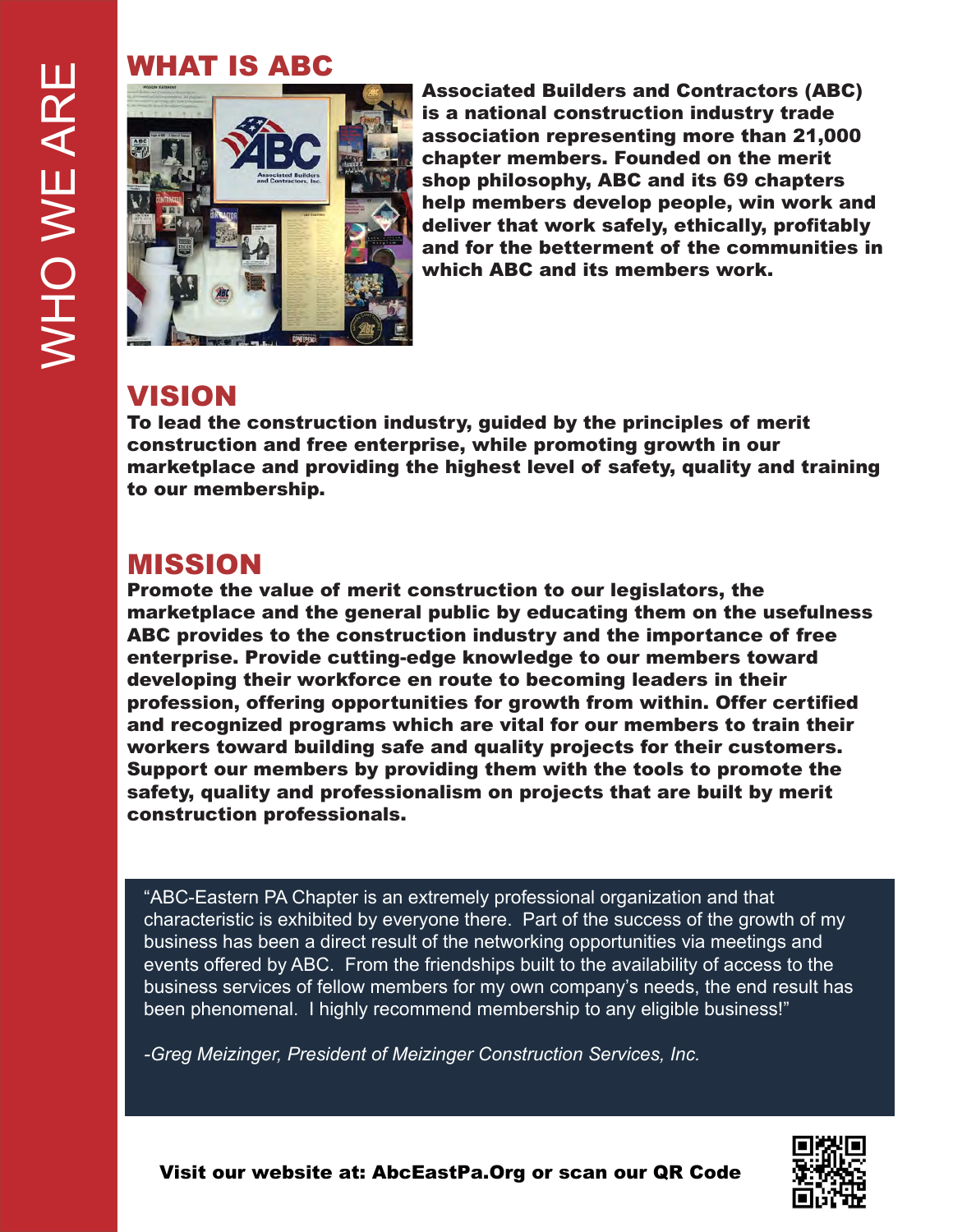#### WHO WE REPRESENT



ABC Members represent all aspects of the construction industry. Our 500+ members are comprised of:

- General Contractors
- **Specialty Contractors**
- Associates: Accountants; Architects; Banks; Bonding/Surety; Developers; Engineers; Insurance; Law Firms; Prevailing Wage experts; Safety Consultants; etc.
	- Manufacturers and Suppliers

#### WHO WE ARE

The ABC Eastern Pennsylvania Chapter represents more than 14,000 merit construction employees who work for over 500 member companies.

Our main office is located in East Norriton to serve Southeastern Pennsylvania, and a regional office located in Allentown to serve the Lehigh Valley and Northeastern Pennsylvania.

We have two Apprenticeship and Craft Training Centers conveniently located in Allentown and Harleysville to serve the training needs of ABC members and the public.



ABC East Norriton Office 430 West Germantown Pike East Norriton, PA 19403 (610) 279-6666



ABC Allentown Office 894 Marcon Boulevard Suite 110 Allentown, PA 18109 (610) 821-9686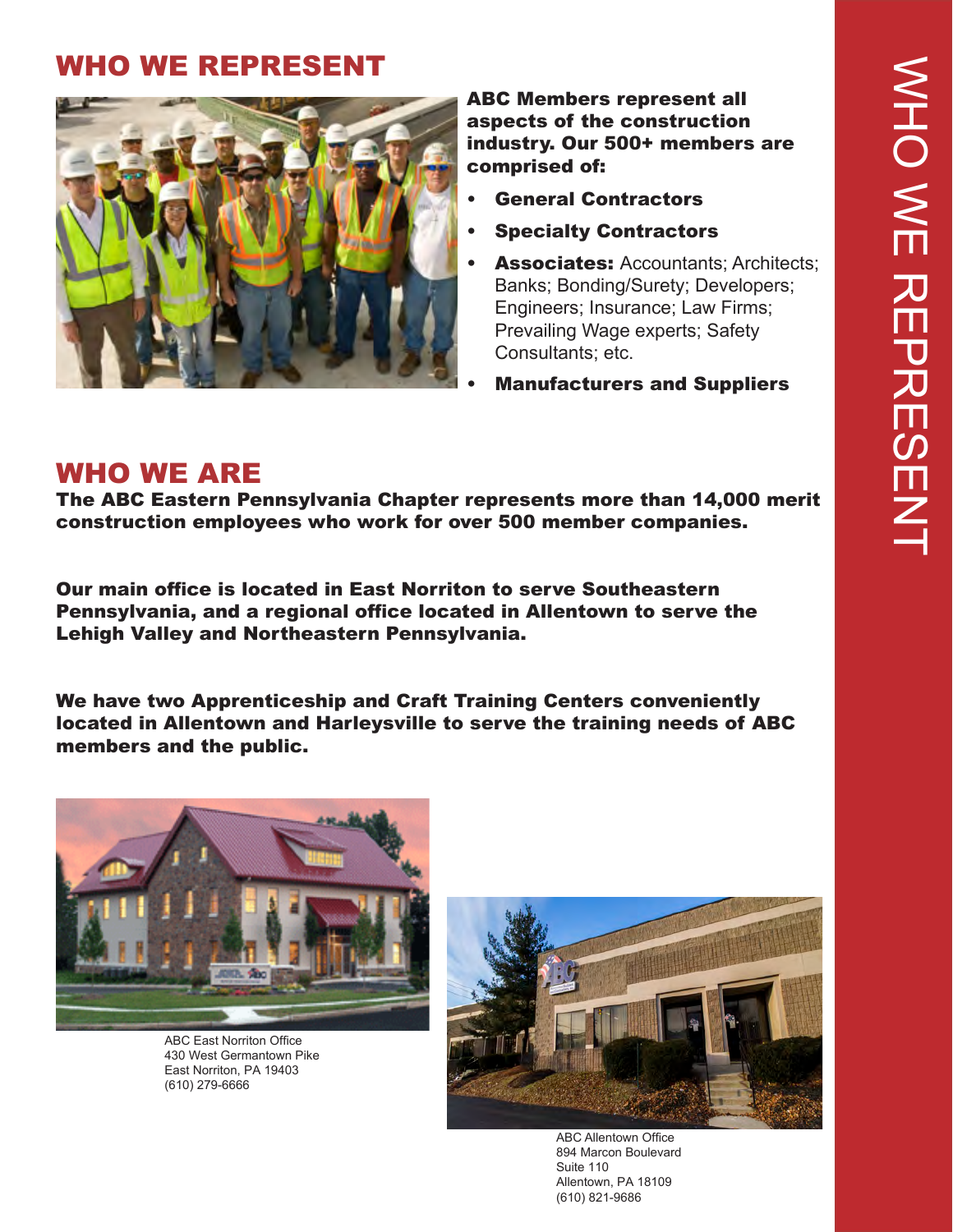

**TERRITORY MAP**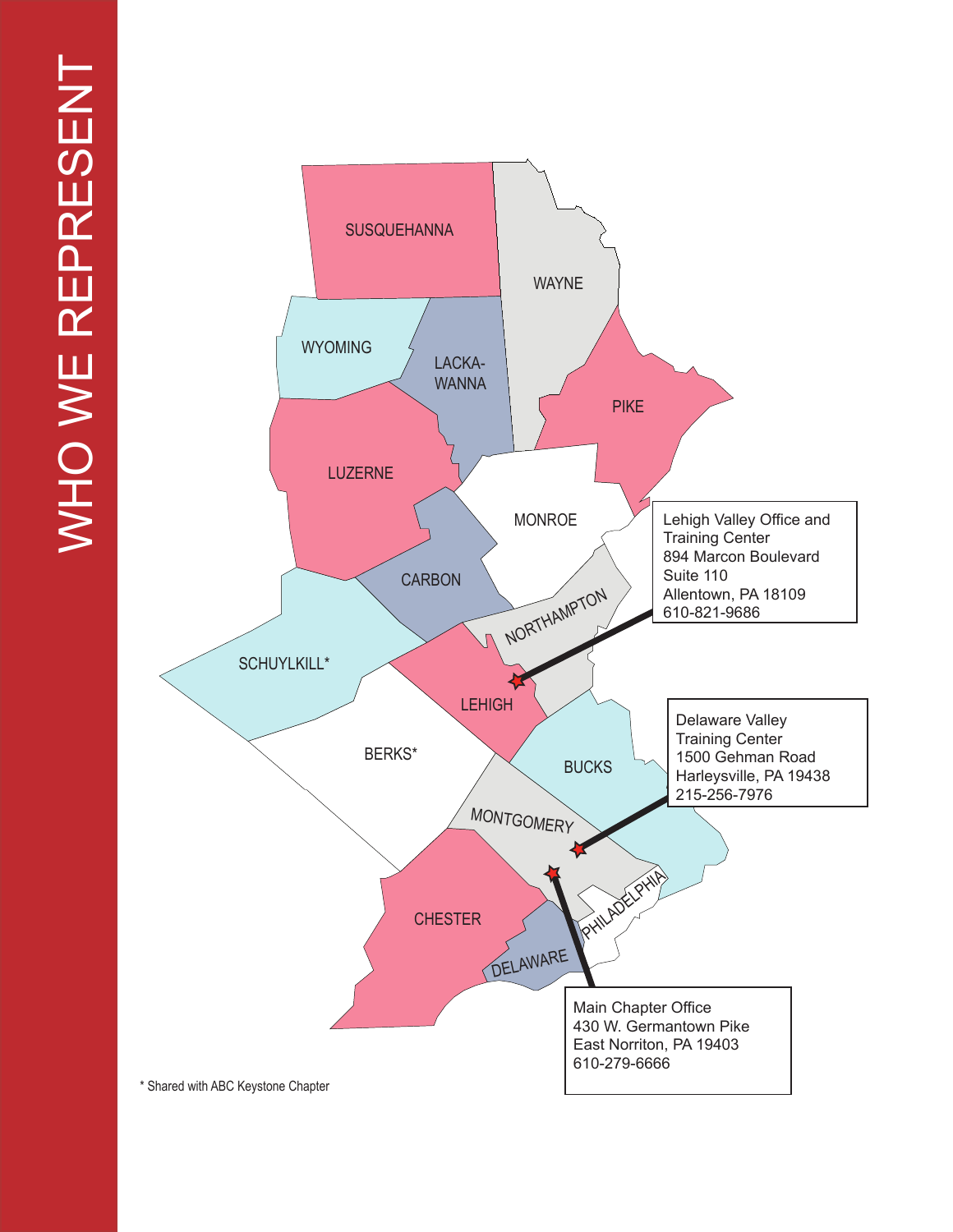# TAKE THE ABC ADVANTAGE AKE THE ABC ADVANTAGE

#### TAKE THE ABC ADVANTAGE

#### BUILDING YOUR BUSINESS

• Networking events throughout the year: providing members opportunities to network with fellow industry professionals



• Monthly industry update meetings in Allentown, Philadelphia, and Scranton/Wilkes-Barre area

- Local and national referral system
- Access to project bid lists and requests

• National Conferences and Peer Groups to connect with fellow industry professionals and stay up-to-date on the latest industry trends and products

- Annual Membership Directory
- Sponsorship Opportunities

• Unique Events: Excellence in Construction Awards Gala, Golf Outing, Phila. Flyers Game, Clay Shoot, Member Awards Dinner, Holiday Party

• Beam Referral Program: earn rewards for referring other businesses to ABC

#### SAVING YOU MONEY

• Significant discounts for your company and all employees with ABC's business partners, local chapter members, and suppliers (e.g. ABC Health Insurance, The Contractors Plan, Verizon, Nissan, Chevrolet, Dodge, Geico, PA One Call, etc.)

#### LEGISLATIVE POLICY WORK & POLITICS

- Timely Legislative alerts and updates affecting contractors
- Federal and State PAC (Political Action Committee)

• Representing your company's positions at the Capitol in Harrisburg and Washington, D.C.

- Project Labor Agreement/Responsible Contractor Ordinance assistance
- Free Enterprise Alliance- advocacy to promote the importance of free and open competition
- Protecting the rights of merit shop contractors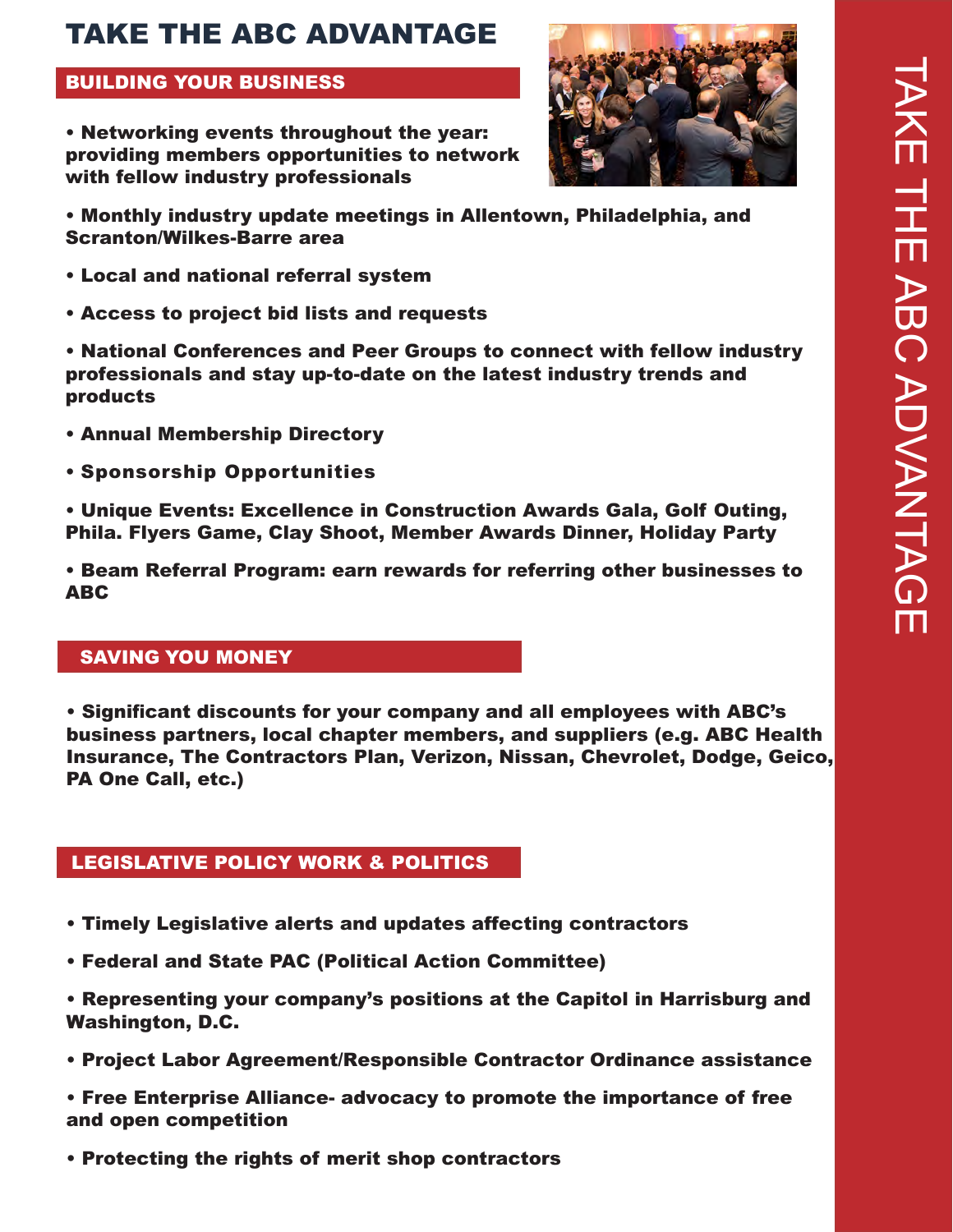#### EDUCATION

#### • Registered Apprenticeship and

**Craft Training Programs: ABC Eastern Pennsylvania** Apprenticeship Trust is a state and federally recognized apprenticeship program.



We offer the following trades: Carpentry; Electrical; HVAC;

Heavy Equipment Operations; Painting; Pipefitting; Plumbing; Roofing; Sheetmetal; and many individualized certification programs with manufacturers and suppliers

• Management Education: Safety; Construction and Trade Related; Legal; Finance; Management and Leadership; Human Resources; Marketing/Business Development; Project Management

#### **SAFETY**

• Strategic Partnership with OSHA: Representatives from OSHA attends to our Safety Committee meetings (in Allentown and East Norriton) once a month

• In-House Safety Services: Update your Accident Prevention Program; Develop your Employee Safety Handbook; Develop your Substance Abuse Program; Safety Policy Review or Creation of Safety Policies; OSHA Compliance Representation, Mediation and Mitigation

• STEP Safety Benchmarking and Improvement Tool: Founded in 1989, STEP has evolved into a world-class safety management system that dramatically improves safety performance among participants regardless of company size or type of work. Participating ABC member firms measure their safety processes and policies on 25 key components through a detailed questionnaire with the goal of implementing or enhancing safety programs that reduce jobsite incidents. Participation in STEP can make your company 665% safer than the industry average.

• Customized Safety & Training Courses: Aerial Work Platform Certification; Arc Flash Awareness; Competent Rigger; Confined Space Awareness; Developing a Safety Culture; First Aid, CPR with AED; HAZMAT/HAZWOPER 40 Hour Training & 8/24 Hour Refresher; How to Create a Safety Committee; How to Survive an OSHA Inspection; Lock Out / Tag Out; Managing a Safety Program; Mental Health First Aid Certification; OSHA Record Keeping; Pennsylvania Flagger Certification and Workzone Awareness; Personal Protective Equipment (PPE); Rough Terrain Forklift Certification; Signs, Signals and Barricades; Workplace Violence, and much more

"Membership in Associated Builders and Contractors is invaluable to my company. Every family represented at Jerdon benefits through the merit shop construction philosophy supported by ABC. The apprenticeship and management training strengthens our staff by increasing technical competencies across the board."

*- Ron Jerdon, President of Jerdon Construction Services, LLC.*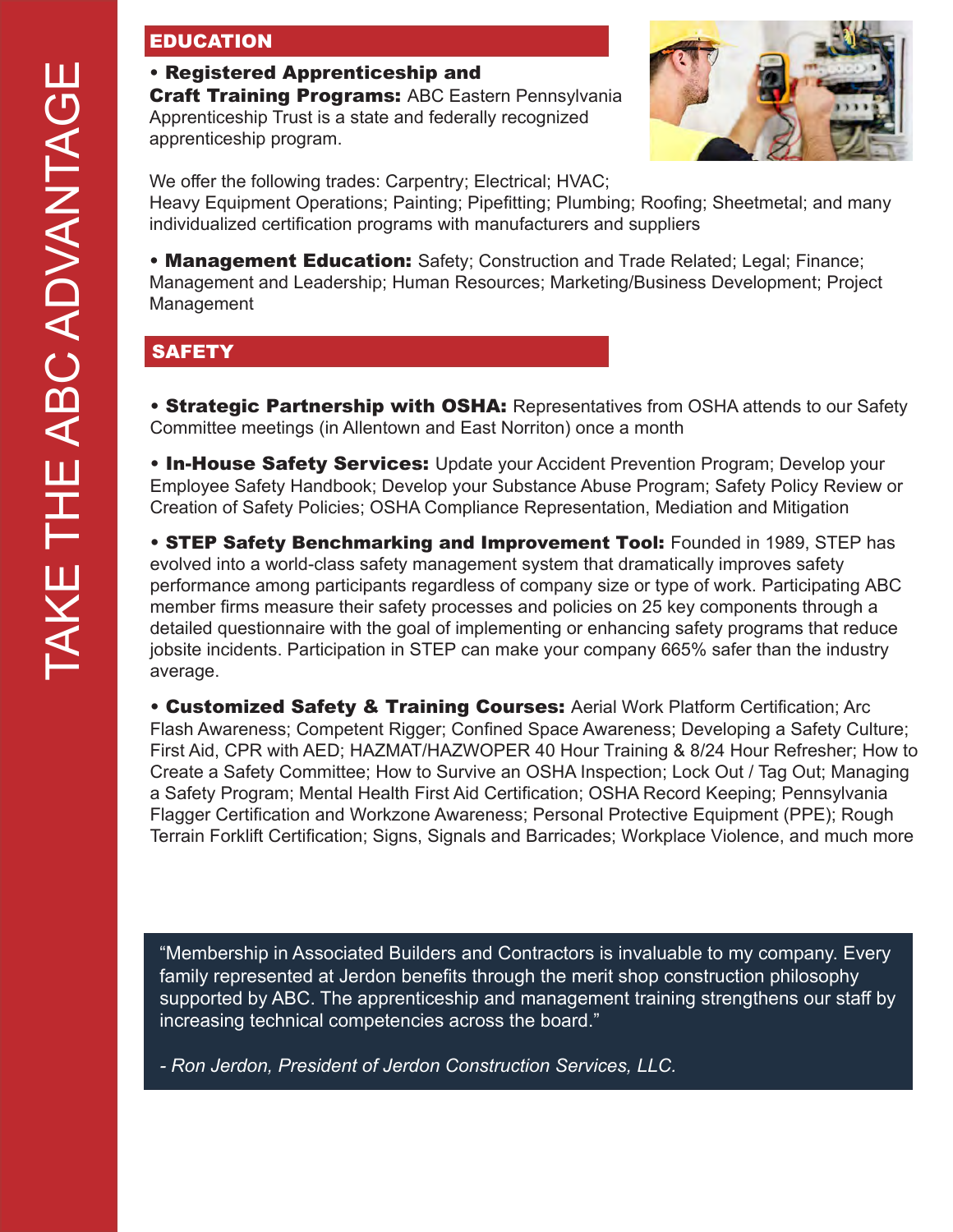# TAKE THE ABC ADVANTAGE AKE THE ABC ADVANTAGE

#### WORKFORCE DEVELOPMENT

#### • Careers in Construction Alliance:

Representatives from over 30 of Career Technical Schools work with ABC to proactively promote construction as a career choice



- Construction Camp: ABC members volunteer to teach girls about the Architecture/Engineering/Construction industry
- Career Fair: ABC members gather to promote their trades and companies at an annual construction career fair
- Recruitment and Job Placement: ABC assists companies in recruiting all levels of workers (from field to front office) for your business
- Skills Assessment Testing: ABC assists companies in providing skills assessment testing to ensure you are hiring a qualified skilled worker for your business

#### ASSISTANCE WITH LABOR ISSUES

- In the unfortunate event your company has labor issues, ABC has the tools and resources to help your company through any problems that arise
- Complimentary job site security services ENTARY LEGAL CONSULTATION
- Complimentary legal consultation services-Opportunity to confer with ABC Eastern Pa. Chapter Attorneys on a business or labor issue

#### COMMUNICATIONS

• MeritNews- a monthly e-newsletter featuring local and state industry news, events, classes, and promotion of ABC Eastern Pa. Chapter members

- ABCEASTPA.ORG ABC Eastern Pa. Chapter's official website which promotes classes, events, and all other important chapter communications
- ABC Social Media Platforms- ABC Eastern Pa. Chapter promotes members, events, classes on all of the top social media sites
- ABC Newsline- an e-newsletter from ABC National sharing national industry news, national conferences, etc.
- Construction Executive- a monthly magazine featuring industry news

"Excel Document Solutions has been a member of ABC for 15 years. In that time, Excel has grown its business between 18% and 20%. The main reason for the growth is the fact that we have been involved since we joined. Being on the Membership Committee has allowed Excel the opportunity to meet many of the members and as a result of our growth we have also had the pleasure of sponsoring many events. I can assure you our growth would not have happened had Excel not get involved with ABC. So, if one of your reasons for joining ABC is "growth of your business", then I strongly suggest you join a committee and get involved! It is truly a rewarding experience!"

*-Bob Nieradka, Senior Account Executive with Excel Document Solutions*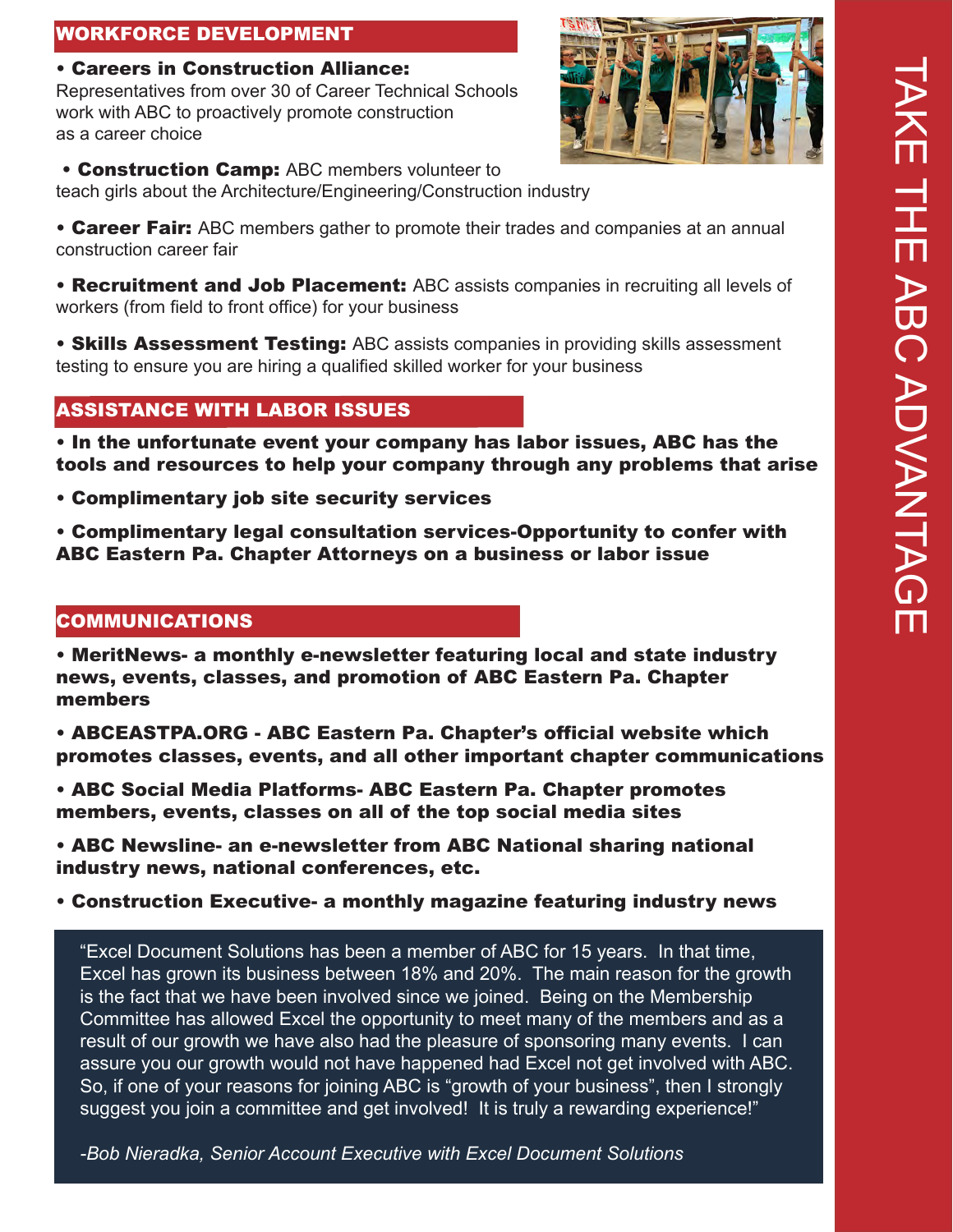#### **Get involved with one of our committees to forge the future<br>f the construction industry throughout Eastern Pennsylvania** and build relationships with fellow members and help shape relationships with fellow members of the construction industry throughout Eastern Pennsylvania

#### **Business Development**

*Mission:* To provide quality construction project information that will further the principles & goals of merit construction and free enterprise.

#### **Business Systems & Technology**

*Mission:* To provide guidance, training and support in resolving member's business issues and needs.

#### **Events Task Force**

*Mission:* To plan and execute the social and networking activities of the chapter.

#### **Legal Rights and Strategies**

*Mission:* To inform membership of their legal rights and protection under the law and to develop and implement strategies to combat outside interference on members' jobsites.

#### **Legislative**

*Mission:* To advance and protect ABC's interests in the legislative arena and to promote member involvement in the political process.

#### **Lehigh Valley and Northeast PA Regional Council**

*Mission:* To enhance member involvement, recruitment and service offerings within the Lehigh Valley and Northeastern Pennsylvania.

#### **Management Education**

*Mission:* To provide a comprehensive, membership-guided curriculum of educational programs targeted to employees of construction at all levels.

#### **Membership**

*Mission:* To identify and recruit potential members who share the merit philosophy. To educate the membership on ABC services and help to promote involvement in the association.

#### **Philadelphia Regional Council**

*Mission:* To enhance member involvement, recruitment and service offerings within the City of Philadelphia.

#### **Safety**

*Mission:* To promote and offer safe work practices in the construction industry.

#### **Workforce Development**

 *Mission:* To train, mentor and guide individuals into a successful career in the construction industry.

#### **Young Professionals/Emerging Leaders**

*Mission:* To build tomorrow's leaders today by encouraging career-minded individuals through leadership development, training and peer evaluation while focusing on merit philosophy.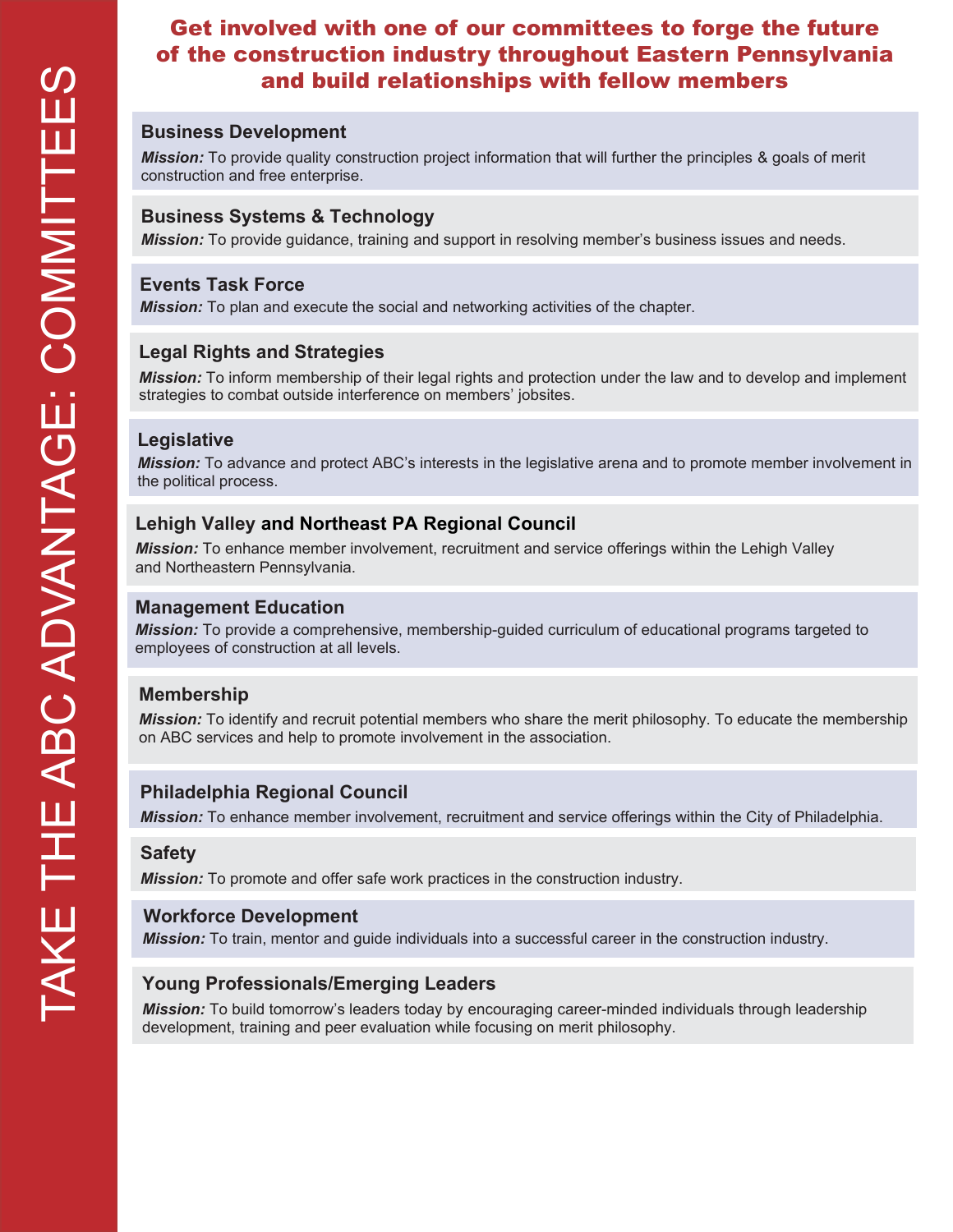

#### BUILDING THE PEOPLE WHO BUILD PENNSYLVANIA



- 
- **Learn from quality, experienced instructors.**
- **Earn college credits towards an Associates Degree.**
- **Develop leadership skills.**
- **Become an entrepreneur.**

#### Contact

#### **ABC Eastern Pennsylvania Apprenticeship Trust**

1500 Gehman Road, Harleysville, PA 19438 | 894 Marcon Boulevard-Ste. 110, Allentown, PA 18109 Delaware Valley: (215) 256-7976 | Lehigh Valley/Northeast Pa.: (610) 426-0130 www.paconstructionapprentice.org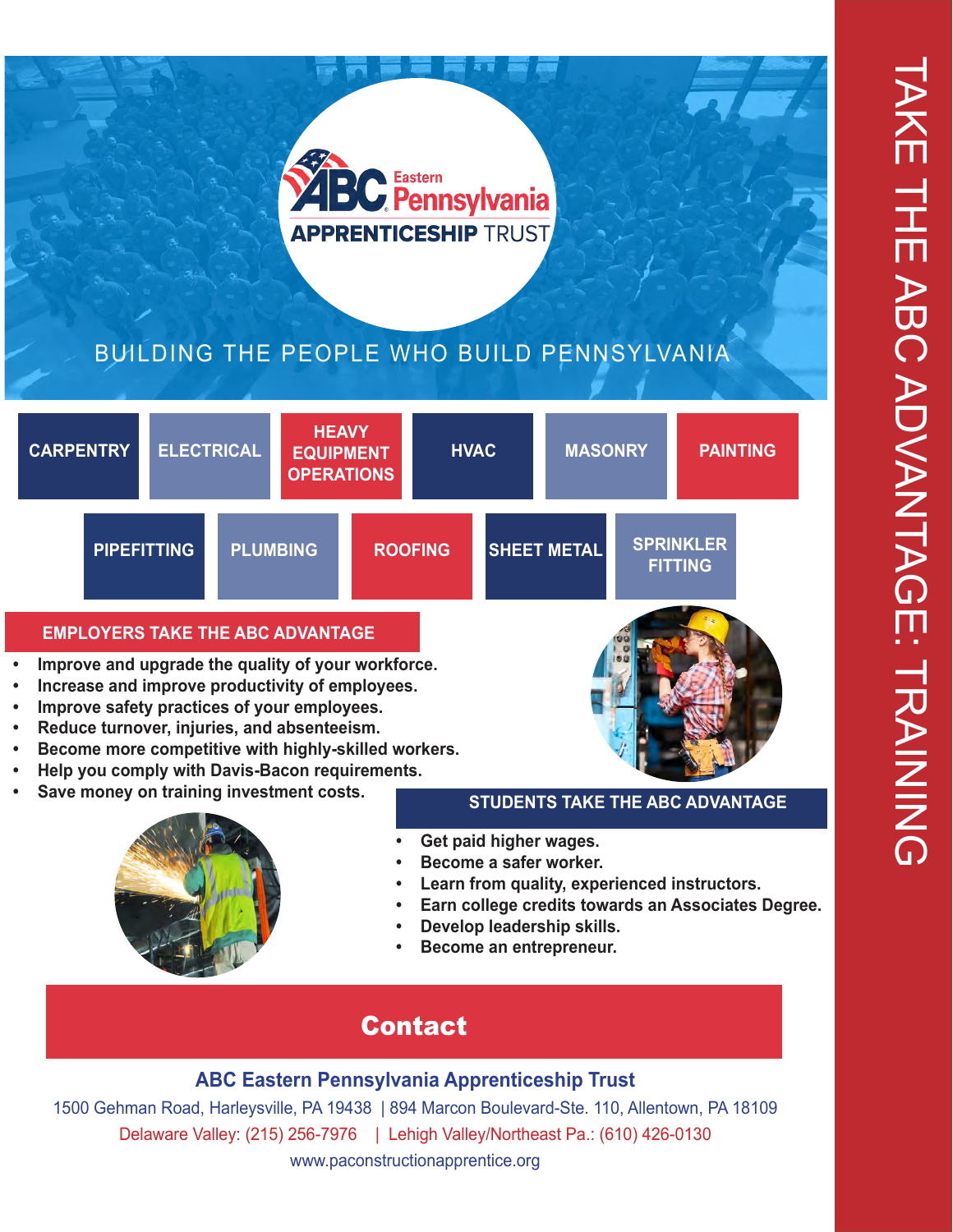Associated Builders and Contractors - Eastern Pa. Chapter has offered registered apprenticeship and craft training since 1967. Our program is fully registered with the Pennsylvania Apprenticeship and Training Council (PATC), as well as the United States Department of Labor (USDOL). ABC Eastern Pennsylvania Apprenticeship Trust is a 501(c)3 non- profit organization and all funds used for employee training are tax deductible.

#### **LOCATIONS AND CONTACT INFORMATION: ABC HARLEYSVILLE TRAINING CENTER**

1500 Gehman Road, Harleysville, PA 19438 | Phone: (215) 256-7976

**ABC REGIONAL ALLENTOWN OFFICE AND TRAINING CENTER**

894 Marcon Blvd., Sute 110, Allentown, PA 18109 | Phone: (610) 426-0130

#### **EDUCATION TEAM:**

EXECUTIVE VICE PRESIDENT, CHEIF TRAINING OFFICER Michael Perpiglia | mperpiglia@abceastpa.org | 610.279.6666

VICE PRESIDENT OF APPRENTICESHIP OPERATIONS Jo Ann Bartusik | jbartusik@abceastpa.org | 610.279.6666

CHIEF FINANCIAL OFFICER Martha Nagata | mnagata@abceastpa.org | 610.2789.6666

#### **WEBSITE**

https://www.abceastpa.org/training/apprentice-craft-training/

#### **FAQ ABOUT OUR PROGRAM:**

#### • **WHEN CAN I REGISTER ONE OF MY EMPLOYEES AS AN APPRENTICE?**

•An apprentice can be registered at any time of the year, but only after they have submitted the proper documentation for registration and have enrolled in classes in the next available session.

#### • **HOW LONG DOES IT TAKE TO REGISTER AN APPRENTICE?**

•Once the apprentice has completed the paperwork and signed an apprentice agreement a company should allow approximately 5-7 days for the apprentice to be approved.

#### • **ENROLLMENT AND REGISTRATION**

•Once you have requested enrollment and registration for an apprentice(s), you will be provided via e-mail with the following paperwork to be completed. Some of the forms are for the apprentice and others are for you to complete as the "employer". There are also some other documents you will have to provide to ABC. They are listed below.

#### • **ENROLLMENT PAPERWORK REQUIREMENTS**

•To be provided to ABC: Application Form; Completed I-9 form; Photocopy of current, valid driver's license; Photocopy of social security card; Two letters of recommendation for apprenticeship from any non-relative; Certified copy of High School transcript or GED; Authorization and Release Form.

#### • I**N-SCHOOL AND DISTANCE LEARNING PROGRAMS AVAILABLE**

• In-school and distance learning options available to best meet you and your employee's needs



Scan here for more information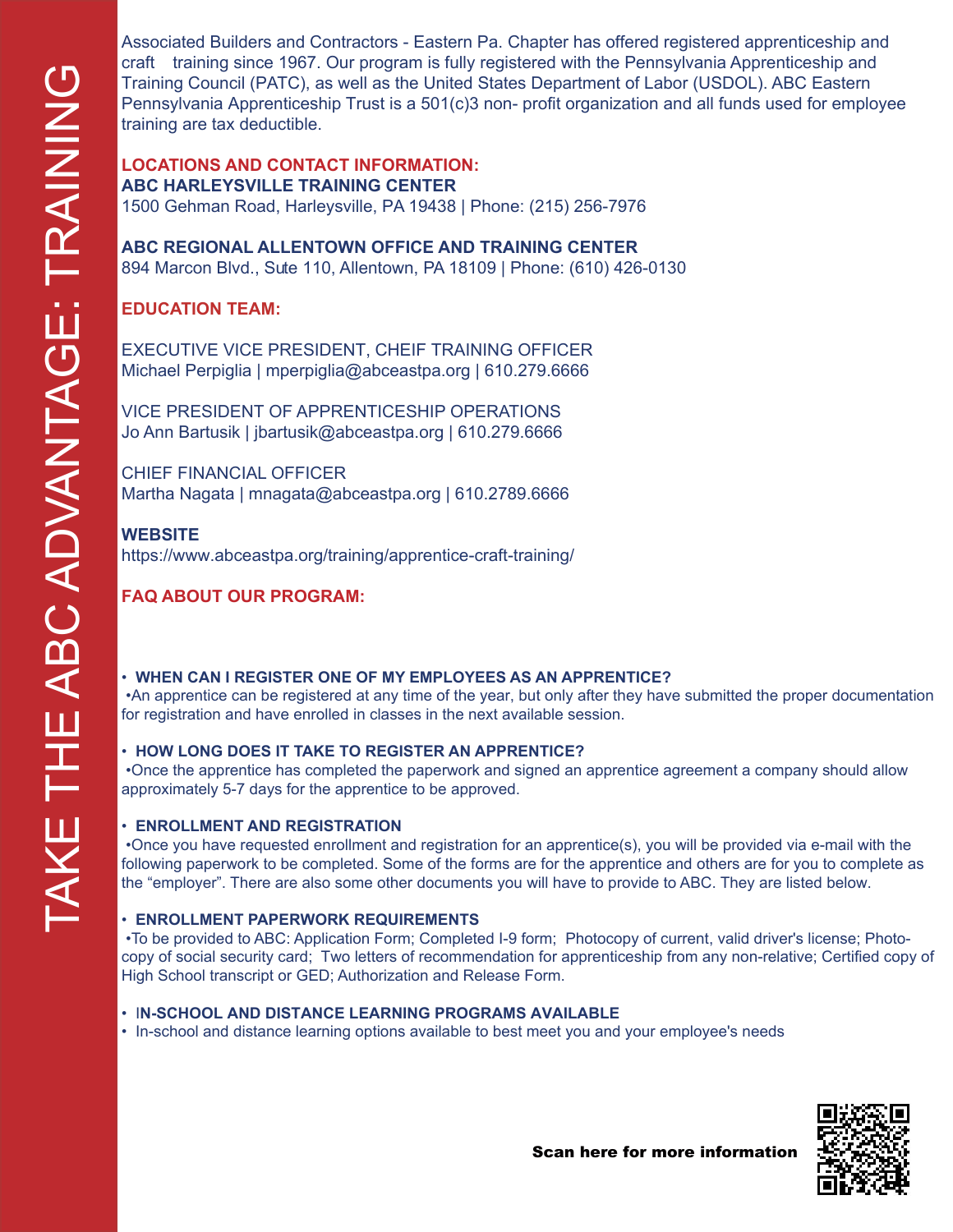# TAKE THE ABC ADVANTAGE: DISCOUNTS AKE THE ABC ADVANTAGE: DISCOUNTS

### **START SAVING TODAY**

#### abc.org/discounts



#### **COMPANIES CAN TAKE ADVANTAGE OF THESE GREAT PROGRAMS!**



#### **COMPANIES** AND THEIR EMPLOYEES **CAN TAKE ADVANTAGE OF THESE GREAT PROGRAMS!**



#### **verizon**

Contractors and building material suppliers are eligible for a 22% discount on calling plans, and savings on mobile devices.



Get deep discounts everyday on office supplies.





Save 20% on uniform rentals and puchases of work and safety apparel, logo'd apparel, boots and more.